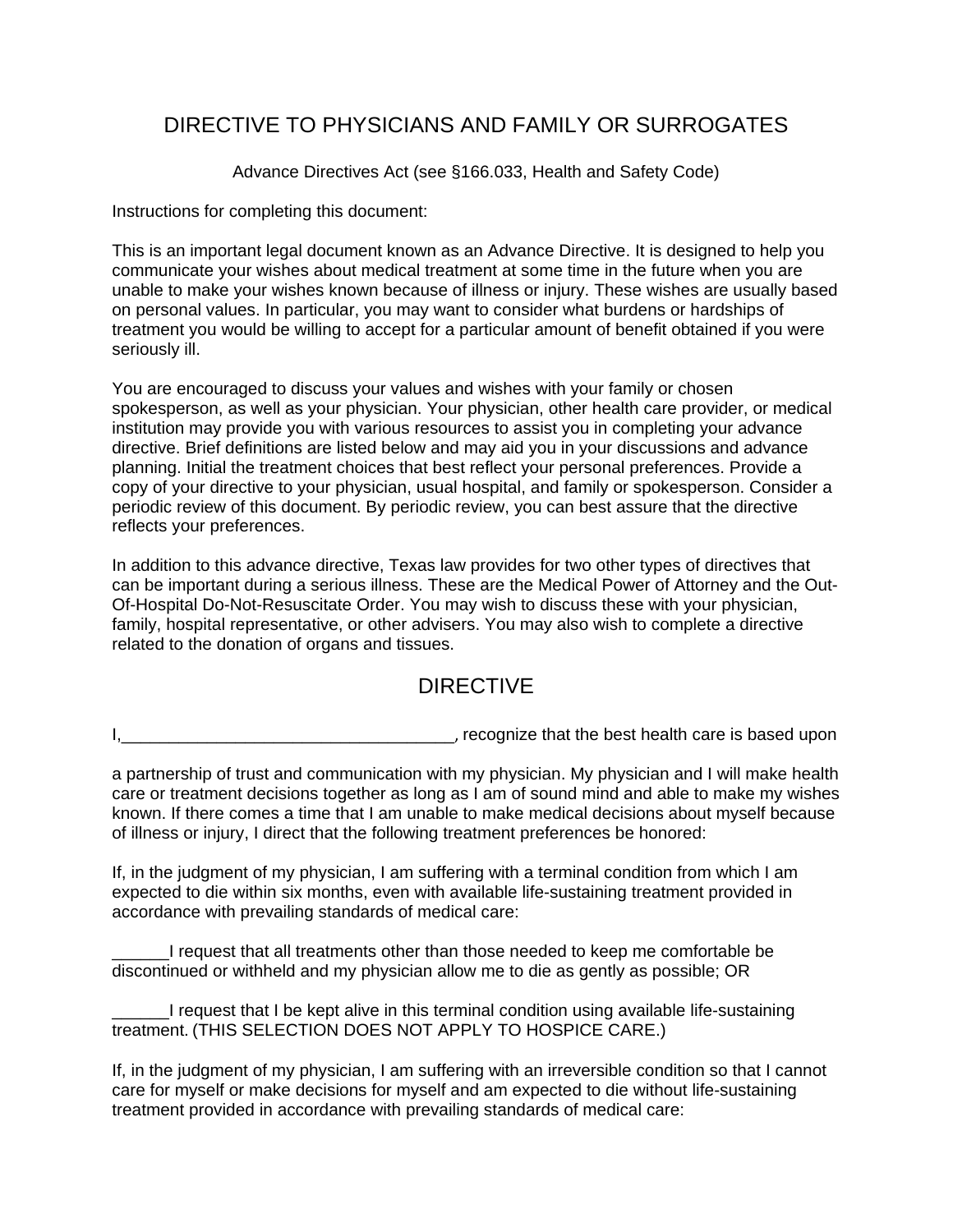\_\_\_\_\_\_I request that all treatments other than those needed to keep me comfortable be discontinued or withheld and my physician allow me to die as gently as possible; OR

\_\_\_\_\_\_I request that I be kept alive in this irreversible condition using available life-sustaining treatment. (THIS SELECTION DOES NOT APPLY TO HOSPICE CARE.)

Additional requests: (After discussion with your physician, you may wish to consider listing particular treatments in this space that you do or do not want in specific circumstances, such as artificially administered nutrition and hydration, intravenous antibiotics, etc. Be sure to state whether you do or do not want the particular treatment.)

\_\_\_\_\_\_\_\_\_\_\_\_\_\_\_\_\_\_\_\_\_\_\_\_\_\_\_\_\_\_\_\_\_\_\_\_\_\_\_\_\_\_\_\_\_\_\_\_\_\_\_\_\_\_\_\_\_\_\_\_\_\_\_\_\_\_\_\_\_\_\_\_\_\_\_\_ \_\_\_\_\_\_\_\_\_\_\_\_\_\_\_\_\_\_\_\_\_\_\_\_\_\_\_\_\_\_\_\_\_\_\_\_\_\_\_\_\_\_\_\_\_\_\_\_\_\_\_\_\_\_\_\_\_\_\_\_\_\_\_\_\_\_\_\_\_\_\_\_\_\_\_\_ \_\_\_\_\_\_\_\_\_\_\_\_\_\_\_\_\_\_\_\_\_\_\_\_\_\_\_\_\_\_\_\_\_\_\_\_\_\_\_\_\_\_\_\_\_\_\_\_\_\_\_\_\_\_\_\_\_\_\_\_\_\_\_\_\_\_\_\_\_\_\_\_\_\_\_\_

After signing this directive, if my representative or I elect hospice care, I understand and agree that only those treatments needed to keep me comfortable would be provided and I would not be given available life-sustaining treatments.

If I do **not** have a Medical Power of Attorney, and I am unable to make my wishes known, I designate the following person(s) to make health care or treatment decisions with my physician compatible with my personal values:

1.  $\blacksquare$ 2.\_\_\_\_\_\_\_\_\_\_\_\_\_\_\_\_\_\_\_\_\_\_\_\_\_\_\_\_\_\_\_\_\_\_\_\_\_\_\_\_\_\_\_\_\_\_\_\_\_\_\_\_\_\_\_\_\_\_\_\_\_\_\_\_\_\_\_\_\_\_

### **(If a Medical Power of Attorney has been executed, then an agent already has been named and you should not list additional names in this document.)**

If the above persons are not available, or if I have not designated a spokesperson, I understand that a spokesperson will be chosen for me following standards specified in the laws of Texas.

If, in the judgment of my physician, my death is imminent within minutes to hours, even with the use of all available medical treatment provided within the prevailing standard of care, I acknowledge that all treatments may be withheld or removed except those needed to maintain my comfort. I understand that under Texas law this directive has no effect if I have been diagnosed as pregnant. This directive will remain in effect until I revoke it. No other person may do so.

Signed \_\_\_\_\_\_\_\_\_\_\_\_\_\_\_\_\_\_\_\_\_\_\_\_\_\_\_\_\_\_\_\_\_\_\_\_\_\_\_\_\_\_\_\_\_\_\_\_ Date \_\_\_\_\_\_\_\_\_\_\_\_

City, County, State of Residence

Two competent adult witnesses must sign below, acknowledging the signature of the declarant. The witness designated as **Witness 1** may not be a person designated to make a health care or treatment decision for the patient and may not be related to the patient by blood or marriage.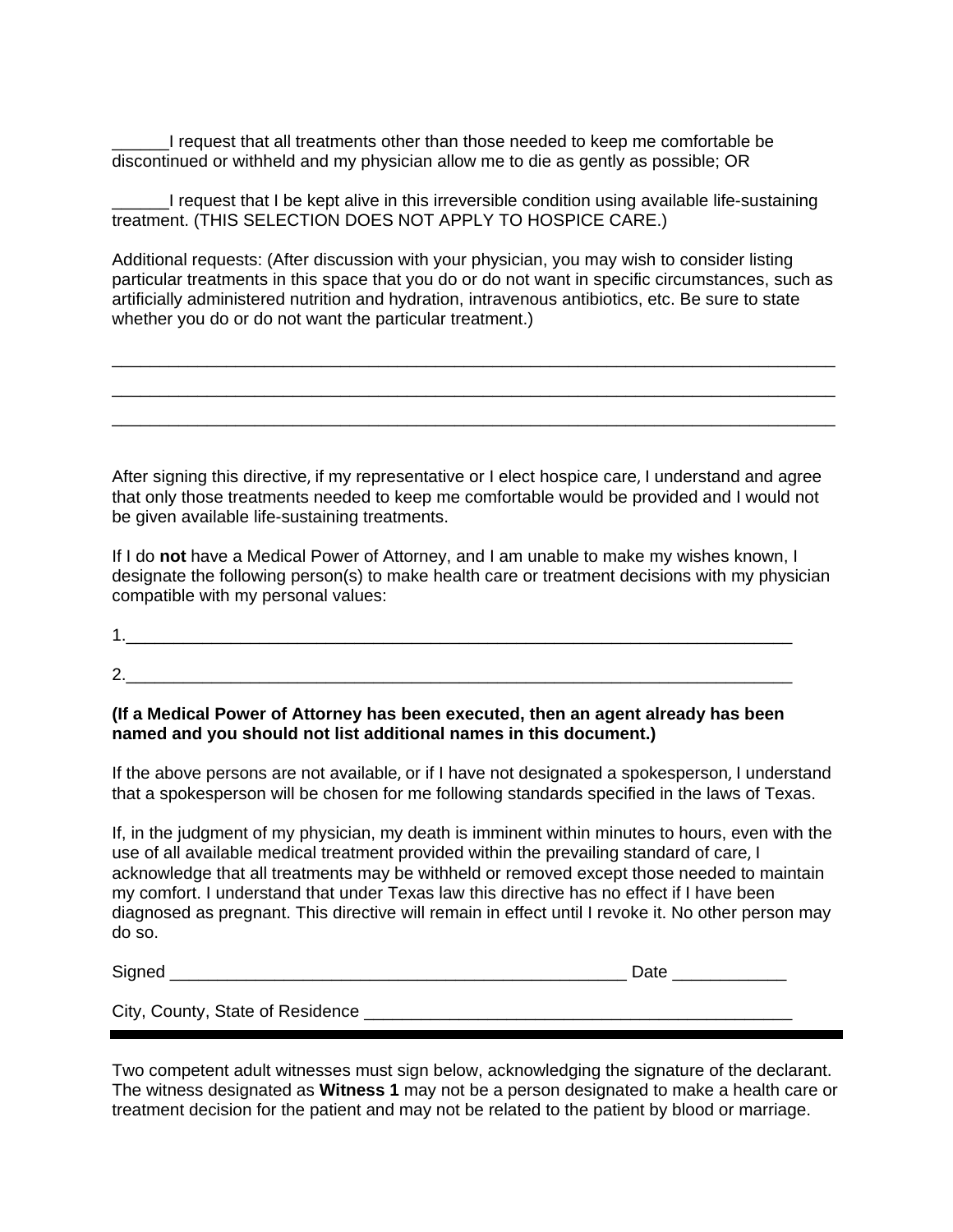This witness may not be entitled to any part of the estate and may not have a claim against the estate of the patient. This witness may not be the attending physician or an employee of the attending physician. If this witness is an employee of a health care facility in which the patient is being cared for, this witness may not be involved in providing direct patient care to the patient. This witness may not be an officer, director, partner, or business office employee of a health care facility in which the patient is being cared for or of any parent organization of the health care facility.

Witness 1 \_\_\_\_\_\_\_\_\_\_\_\_\_\_\_\_\_\_\_\_\_\_\_\_\_\_\_\_\_\_\_\_\_\_\_\_\_\_\_\_\_\_\_\_\_\_\_\_\_\_\_\_\_\_\_\_\_\_\_

Witness 2 **with a set of the set of the set of the set of the set of the set of the set of the set of the set of the set of the set of the set of the set of the set of the set of the set of the set of the set of the set of**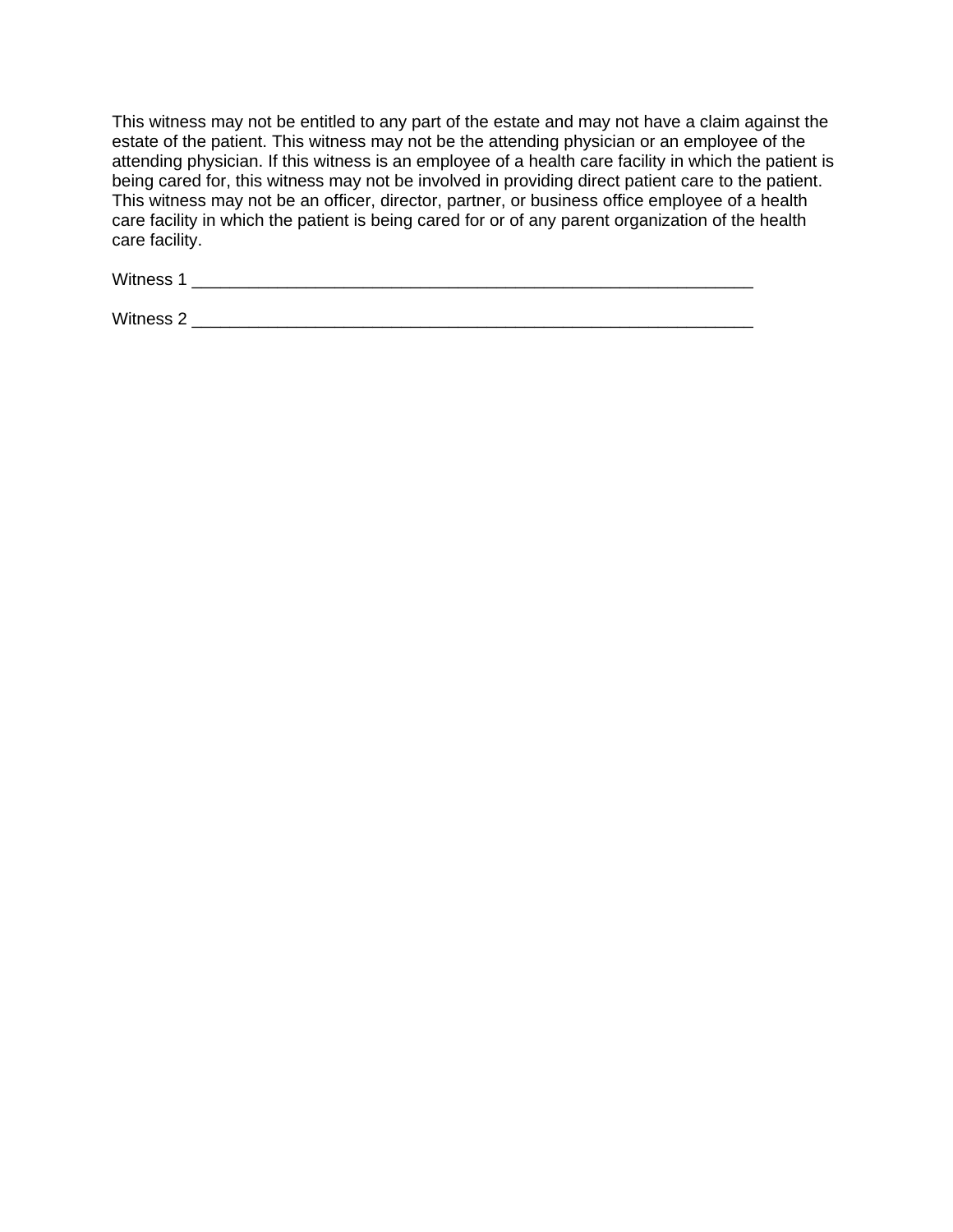Definitions:

"Artificially administered nutrition and hydration" means the provision of nutrients or fluids by a tube inserted in a vein, under the skin in the subcutaneous tissues, or in the gastrointestinal tract.

"Irreversible condition" means a condition, injury, or illness:

(1) that may be treated, but is never cured or eliminated;

(2) that leaves a person unable to care for or make decisions for the person's own self; and (3) that, without life-sustaining treatment provided in accordance with the prevailing standard of medical care, is fatal.

Explanation: Many serious illnesses such as cancer, failure of major organs (kidney, heart, liver, or lung), and serious brain disease such as Alzheimer's dementia may be considered irreversible early on. There is no cure, but the patient may be kept alive for prolonged periods of time if the patient receives life-sustaining treatments. Late in the course of the same illness, the disease may be considered terminal when, even with treatment, the patient is expected to die. You may wish to consider which burdens of treatment you would be willing to accept in an effort to achieve a particular outcome. This is a very personal decision that you may wish to discuss with your physician, family, or other important persons in your life.

"Life-sustaining treatment" means treatment that, based on reasonable medical judgment, sustains the life of a patient and without which the patient will die. The term includes both lifesustaining medications and artificial life support such as mechanical breathing machines, kidney dialysis treatment, and artificially administered nutrition and hydration. The term does not include the administration of pain management medication, the performance of a medical procedure necessary to provide comfort care, or any other medical care provided to alleviate a patient's pain.

"Terminal condition" means an incurable condition caused by injury, disease, or illness that according to reasonable medical judgment will produce death within six months, even with available life-sustaining treatment provided in accordance with the prevailing standard of medical care.

Explanation: Many serious illnesses may be considered irreversible early in the course of the illness, but they may not be considered terminal until the disease is fairly advanced. In thinking about terminal illness and its treatment, you again may wish to consider the relative benefits and burdens of treatment and discuss your wishes with your physician, family, or other important persons in your life.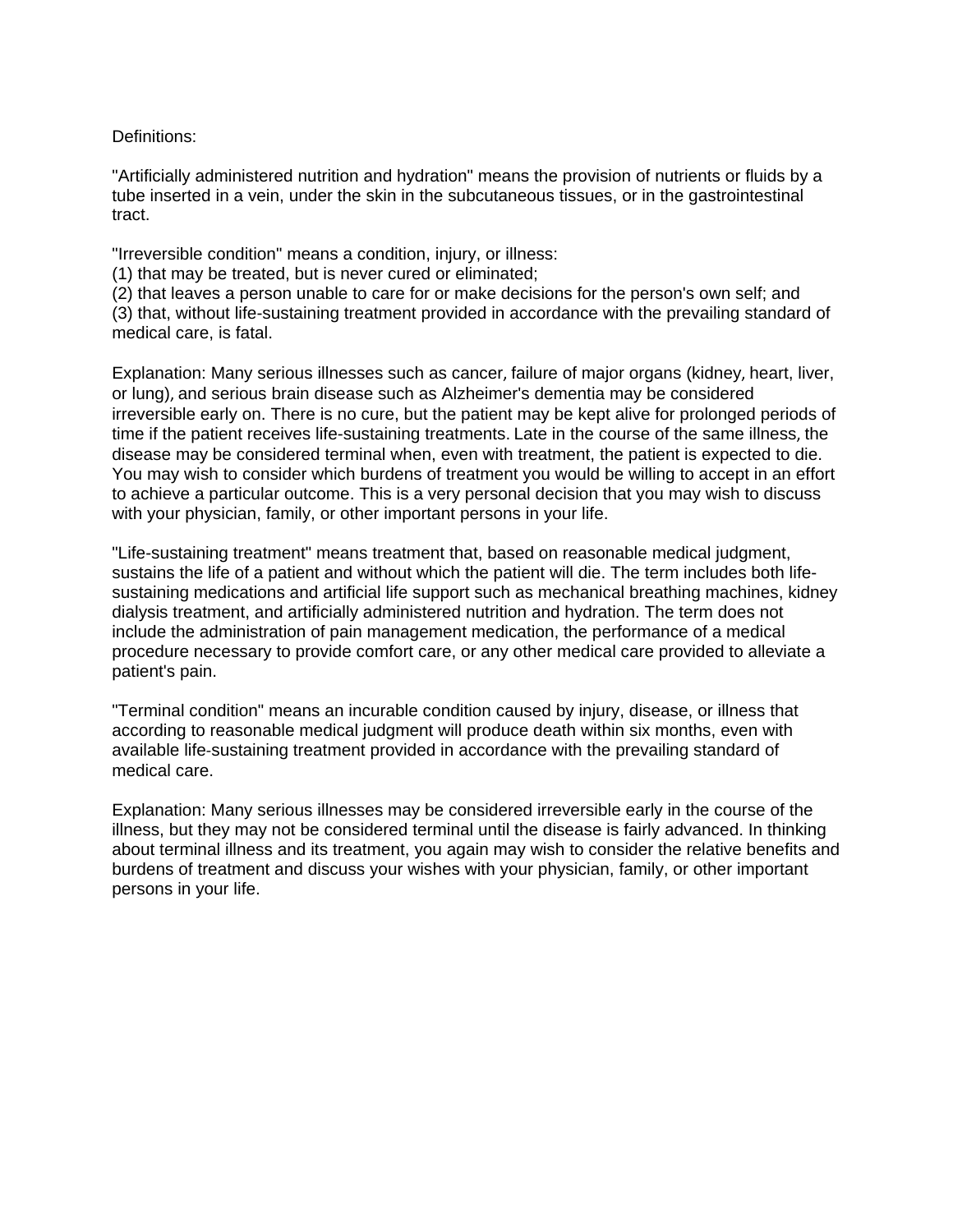# DIRECTIVA A LOS MÉDICOS Y A FAMILIARES O SUBSTITUTOS

Ley de Directivas Anticipadas (ver §166.033 del Código de Salud y Salubridad)

Instrucciones para llenar este documento:

Este es un documento legal importante conocido como Directiva Anticipada. Su función es ayudar a comunicar sus deseos relacionados con el tratamiento médico para un momento futuro cuando no tenga la capacidad de hacer conocer sus deseos debido a una enfermedad o lesión. Estos deseos se basan generalmente en sus valores

personales. En particular, sería bueno considerar qué sacrificios o dificultades de tratamiento está dispuesto a soportar a cambio del beneficio que obtendría en caso de estar gravemente enfermo.

Se le sugiere que hable sobre sus valores y deseos con su familia o con la persona escogida como su vocero, lo mismo que con su doctor. El doctor, otro proveedor médico o una institución médica pueden ofrecerle algunos recursos para ayudarle a completar la directiva anticipada. A continuación se dan unas definiciones breves que le podrán ayudar en sus discusiones y en la planeación. Escriba sus iniciales al lado de las opciones de tratamiento que mejor reflejen sus preferencias personales. Deles una copia de la directiva a su doctor, a su hospital habitual y a su familia o vocero. Haga una revisión periódica del documento. Mediante la revisión periódica, puede asegurar que

la directiva refleje sus preferencias.

Además de esta directiva anticipada, la ley de Texas estipula otros dos tipos de directivas que pueden ser importantes en caso de una enfermedad grave. Estas son: el Poder médico y la Orden de no revivir fuera del hospital. Sería bueno hablar sobre estos con el doctor, su familia, un representante del hospital o con otros consejeros. También es posible que desee llenar una directiva relacionada con la donación de órganos y tejidos.

## DIRECTIVA

Yo,\_\_\_\_\_\_\_\_\_\_\_\_\_\_\_\_\_\_\_\_\_\_\_\_\_\_\_\_\_\_\_\_\_\_\_ , reconozco que la mejor atención médica se basa en una relación de confianza y comunicación con mi doctor. Juntos, mi doctor y yo tomaremos las decisions sobre tratamiento y atención médica mientras yo esté en condiciones mentales de hacer conocer mis deseos. Si en algún momento no tenga la capacidad de tomar decisiones médicas respecto a mi salud debido a una enfermedad o lesión, ordeno que se respeten las siguientes preferencias respecto al tratamiento:

Si, a juicio de mi doctor, padezco una enfermedad terminal de la que se espera moriré dentro de los seis meses, incluso con tratamientos disponibles para prolongar la vida, suministrados de acuerdo con las normas actuales de atención médica:

Pido que no me den o que me retiren todo tratamiento salvo aquellos necesarios para mantenerme cómodo, y que mi doctor me deje morir tan dignamente como sea posible; O

Pido que me mantengan con vida en esta situación terminal usando los tratamientos disponibles para prolongar la vida. (ESTA PREFERENCIA NO APLICA A LOS CUIDADOS PARA PACIENTES TERMINALES).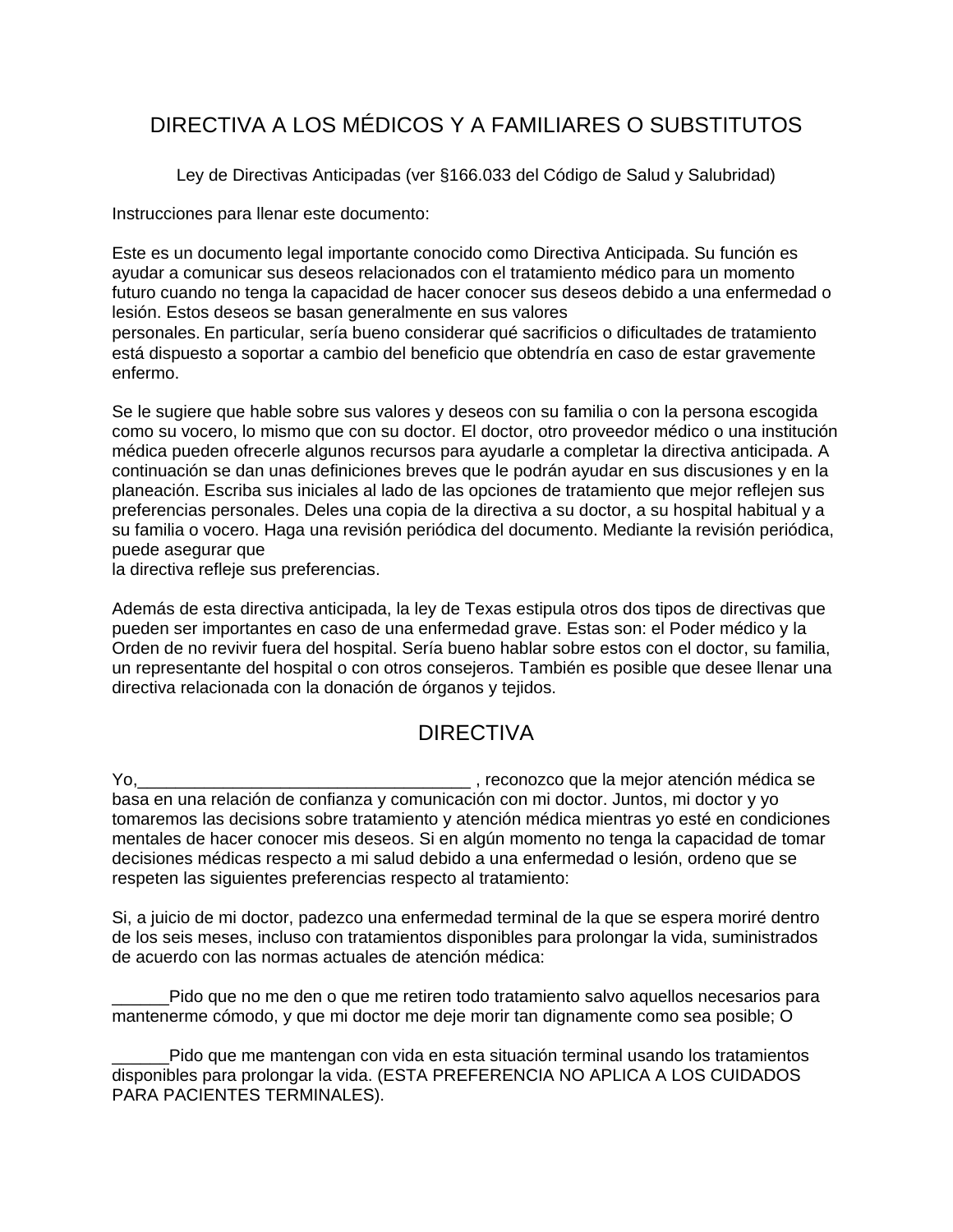Si, a juicio de mi doctor, tengo un padecimiento irreversible, que no permitirá que me cuide ni que tome decisions por mí mismo y se espera que moriré si no me suministran tratamientos para prolongar la vida de acuerdo con las normas actuales de atención médica:

Pido que no me den o que me retiren todo tratamiento salvo aquellos necesarios para mantenerme cómodo, y que mi doctor me deje morir tan dignamente como sea posible; O

\_\_\_\_\_\_Pido que me mantengan con vida en esta situación irreversible usando los tratamientos disponibles para prolongar la vida. (ESTA PREFERENCIA NO APLICA A LOS CUIDADOS PARA PACIENTES TERMINALES).

Peticiones adicionales: (Después de hablar con el doctor, sería bueno pensar en escribir en el espacio disponible algunos tratamientos en particular que usted quiere o no quiere que se le den bajo circunstancias específicas, como la administración artificial de nutrición e hidratación, antibióticos por vía intravenosa, etc. Asegúrese de anotar si quiere o no quiere el tratamiento en particular).

\_\_\_\_\_\_\_\_\_\_\_\_\_\_\_\_\_\_\_\_\_\_\_\_\_\_\_\_\_\_\_\_\_\_\_\_\_\_\_\_\_\_\_\_\_\_\_\_\_\_\_\_\_\_\_\_\_\_\_\_\_\_\_\_\_\_\_\_\_\_\_\_\_\_\_\_ \_\_\_\_\_\_\_\_\_\_\_\_\_\_\_\_\_\_\_\_\_\_\_\_\_\_\_\_\_\_\_\_\_\_\_\_\_\_\_\_\_\_\_\_\_\_\_\_\_\_\_\_\_\_\_\_\_\_\_\_\_\_\_\_\_\_\_\_\_\_\_\_\_\_\_\_ \_\_\_\_\_\_\_\_\_\_\_\_\_\_\_\_\_\_\_\_\_\_\_\_\_\_\_\_\_\_\_\_\_\_\_\_\_\_\_\_\_\_\_\_\_\_\_\_\_\_\_\_\_\_\_\_\_\_\_\_\_\_\_\_\_\_\_\_\_\_\_\_\_\_\_\_

Después de firmar esta directiva, si mi representante o yo elegimos los cuidados para pacientes terminales, entiendo y estoy de acuerdo en que me den solamente aquellos tratamientos para mantenerme cómodo y que no me den los tratamientos disponibles para prolongar la vida.

Si **no** tengo un poder para la atención médica, y no puedo dar a conocer mis deseos, designo a las siguientes personas para que tomen con mi doctor decisiones sobre tratamiento o atención médica que sean compatibles con mis valores personales:

2.

**(Si usted ya firmó un poder médico, entonces ya habrá nombrado a un agente y no deberá anotar otros nombres en este documento).**

Si las personas nombradas antes no están disponibles, o si no he nombrado a un vocero, comprendo que se escogerá un vocero para mí, siguiendo las pautas especificadas por la ley de Texas.

Si, a juicio de mi doctor, mi muerte es inminente dentro de minutos u horas, a pesar de que me den todo tratamiento médico disponible suministrado dentro de las pautas de atención actuales, reconozco que me pueden retirar o no dar todo tratamiento salvo aquellos necesarios para mantenerme cómodo. Comprendo que bajo la ley de Texas esta directiva no tiene efecto si se ha diagnosticado que estoy embarazada. Esta directiva seguirá en vigor hasta que yo la revoque. Nadie más puede hacerlo.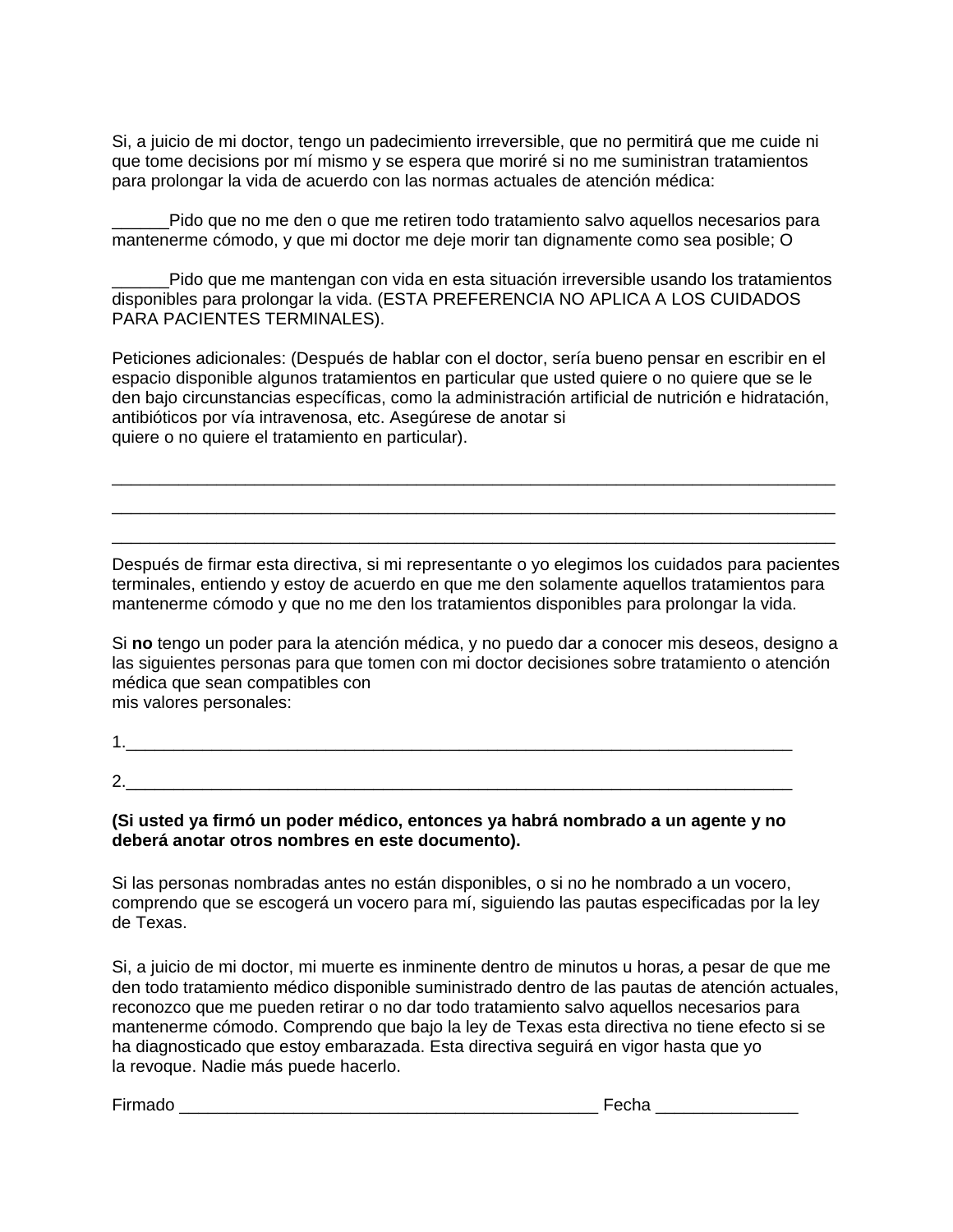Dos testigos adultos hábiles tienen que firmar a continuación, reconociendo la firma del declarante. El testigo designado **Testigo 1** no puede ser una de las personas designadas para tomar decisiones sobre tratamiento o atención médica para el paciente y no puede estar relacionado con el paciente por sangre ni matrimonio. Este testigo no puede tener derecho a ninguna parte de la propiedad testamentaria y no puede tener un reclamo en contra de la propiedad testamentaria del paciente. Este testigo no puede ser el médico que lo atiende ni un empleado del medico que lo atiende. Si el testigo es empleado del centro de salud en el cual se atiende al paciente, este testigo no puede estar directamente involucrado en la prestación de la atención al paciente. Este testigo no puede ser funcionario, director, socio ni empleado de la oficina de administración del centro de atención médica donde se atiende al paciente ni de ninguna organización matriz del centro de atención médica.

Testigo 1 \_\_\_\_\_\_\_\_\_\_\_\_\_\_\_\_\_\_\_\_\_\_\_\_\_\_\_\_\_\_\_\_\_\_\_\_\_\_\_\_\_\_\_\_\_\_\_\_\_\_\_\_\_\_

Testigo 2 \_\_\_\_\_\_\_\_\_\_\_\_\_\_\_\_\_\_\_\_\_\_\_\_\_\_\_\_\_\_\_\_\_\_\_\_\_\_\_\_\_\_\_\_\_\_\_\_\_\_\_\_\_\_